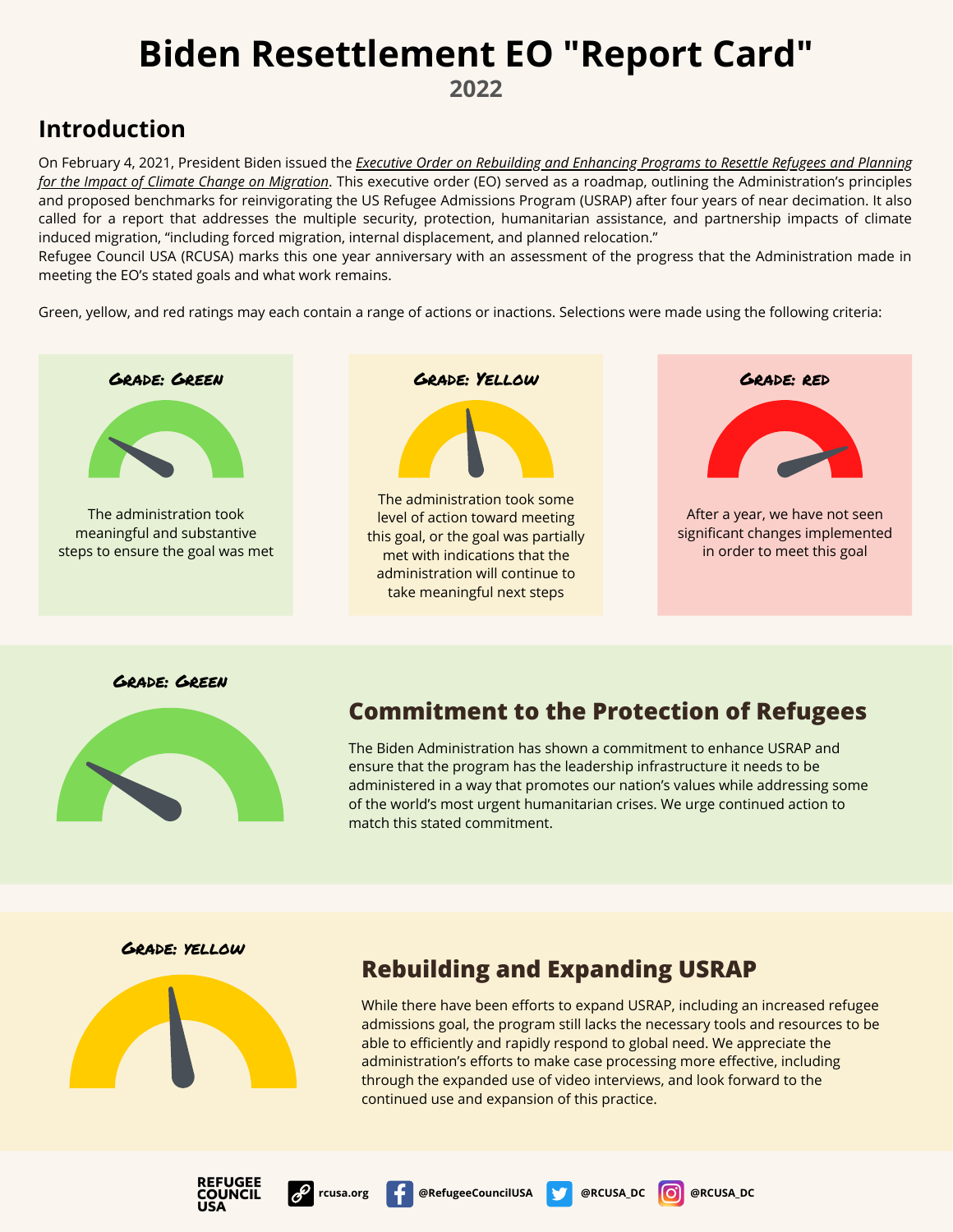**2022**



## Grade: yellow **Minimizing Resettlement Delays**

The Biden Administration said it was dedicated to shrinking delays within USRAP [processing. At this point in the fiscal year, the administration has only resettled a small](https://rcusa.org/wp-content/uploads/2022/02/RCUSA-Quarterly-Arrivals-Q1-FY22.pdf) fraction of the 125,000 refugee goal and many families still are awaiting reunification. We await clarification of the administration's recent announcement of expedited 30 day refugee processing for Afghans abroad; among other concerns, we don't want expedited processing for Afghans to contribute to further delays for other refugee populations awaiting resettlement.



### Grade: red **Security Vetting Should Be Efficient, Meaningful, and Fair**

Flawed and inefficient security vetting has long caused unfair delays in refugee resettlement. The Biden administration has not shared any findings in the executive order-required reports or any related efforts made to streamline this process. The administration should reform unsound vetting practices and resolve the delays this causes.

Grade: yellow



#### **Eliminate Discrimination in Refugee and Immigration Policies**

All displaced people should be treated with dignity and respect. President Biden reversed the previous administration's discriminatory Muslim and refugee bans. This was a welcome and important step; however, the administration should continue to root out policies that have a disproportionately negative impact on Black and/or Muslim migrants and refugees. The administration's continued reliance on Title 42 expulsions and its reinstatement of the Migrant Protection Protocols (the "Remain in Mexico" policy) means that thousands of persons seeking asylum at the southern border have been returned to situations where their lives are in danger.



### Grade: red **Prioritize Family Reunification and Transparency**

Unfortunately, refugees are still prevented from accessing basic information about the progress of their case and far too many families remain separated. The Biden administration should prioritize addressing the backlogs of family reunification and regularly share information about progress on program reforms with the public.





**rcusa.org @RefugeeCouncilUSA @RCUSA\_DC @RCUSA\_DC**

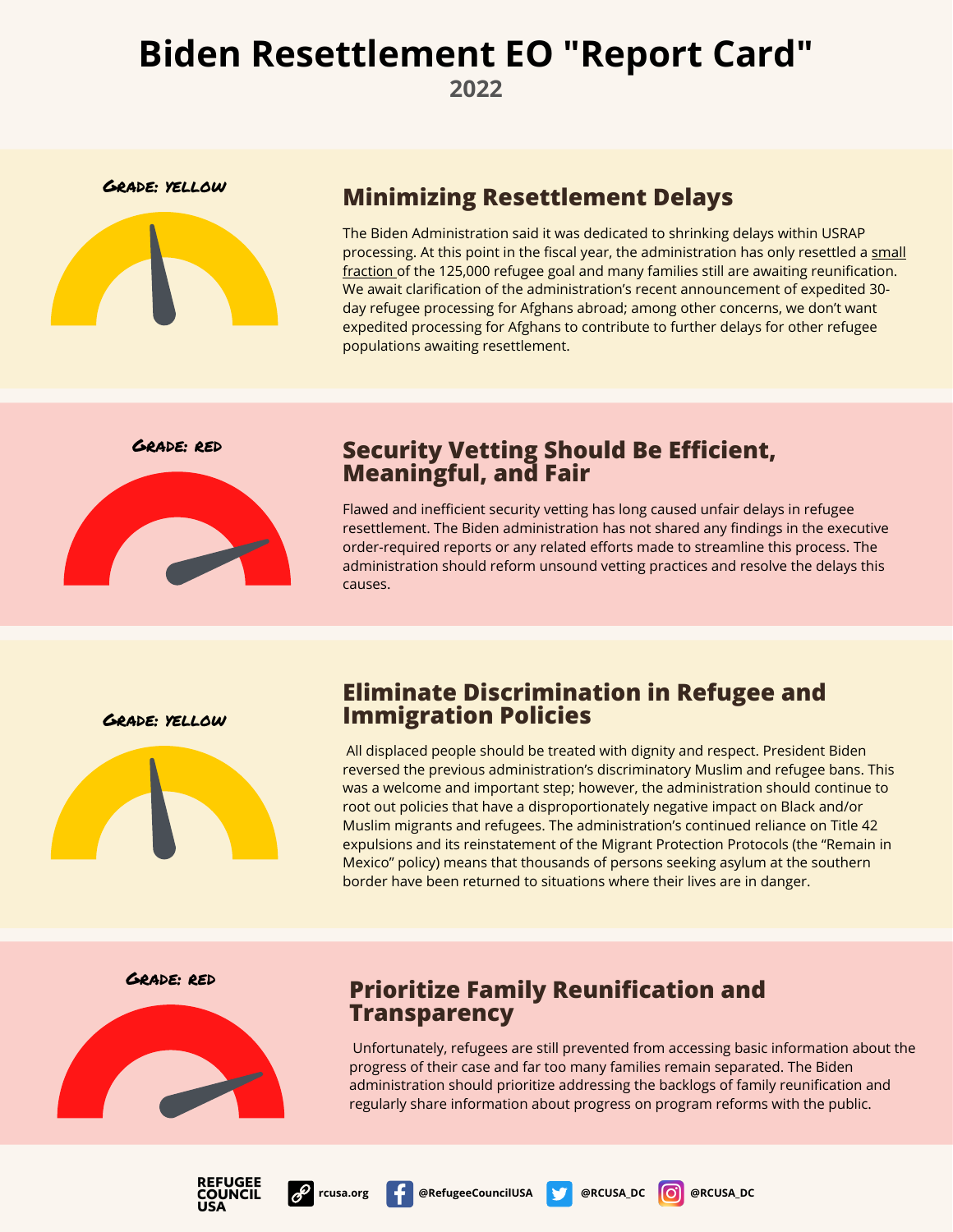**2022**



### Grade: red **Prioritize Vulnerable Groups**

The USRAP is meant to serve refugees from all over the world. While the Biden administration declared it would make every effort possible to return the USRAP to one that serves refugees from all parts of the world –with a renewed focus on LGBTQIA+ people, girls, women, survivors of sexual assault and gender based violence, and political activists – we have yet to see meaningful programmatic changes to make resettlement or asylum safer and more accessible for these groups.

Grade: yellow



### **Restore Complementary Pathways for Protection**

The Biden administration restarted the Central American Minors program to allow a pathway for vulnerable youth to safely reunite with family in the US, but we haven't seen robust processing of CAM cases. The administration has failed to restore the Cuban / Haitian Entrant Program (CHEP), terminated by the previous administration, and there are far too many delays in processing Afghan nationals with pending humanitarian parole applications. The administration should work toward fully restoring - and expanding - complementary pathways for protection in the US.

Grade: Green



## **Build on Community Engagement**

US communities, private partners, and the government responded quickly to build out greater community and private sponsorship opportunities in response to the evacuations of vulnerable Afghans. It is now incumbent upon the administration to support a systematic review of the design and implementation of the private and co-sponsorship models that have been launched as part of the U.S. Afghan response, to better understand what has worked well and where improvement is necessary. This analysis will be an invaluable tool in moving beyond the pilot phase of community and private sponsorship and co-sponsorship in the United States to formally incorporating it into the USRAP moving forward.

Grade: yellow



### **Uphold Promises to At-risk Afghans and Iraqis**

A red flag for us is that at-risk Afghans and Iraqis, including those who assisted the U.S. missions overseas, still face threats due to their work with the US government. While the administration has promised to speed up the evacuation and processing of Afghan Special Immigrant Visa (SIV) applicants, the program is still chronically delayed. At-risk Iraqi allies continue to have virtually no functional pathway to safety in the United States.